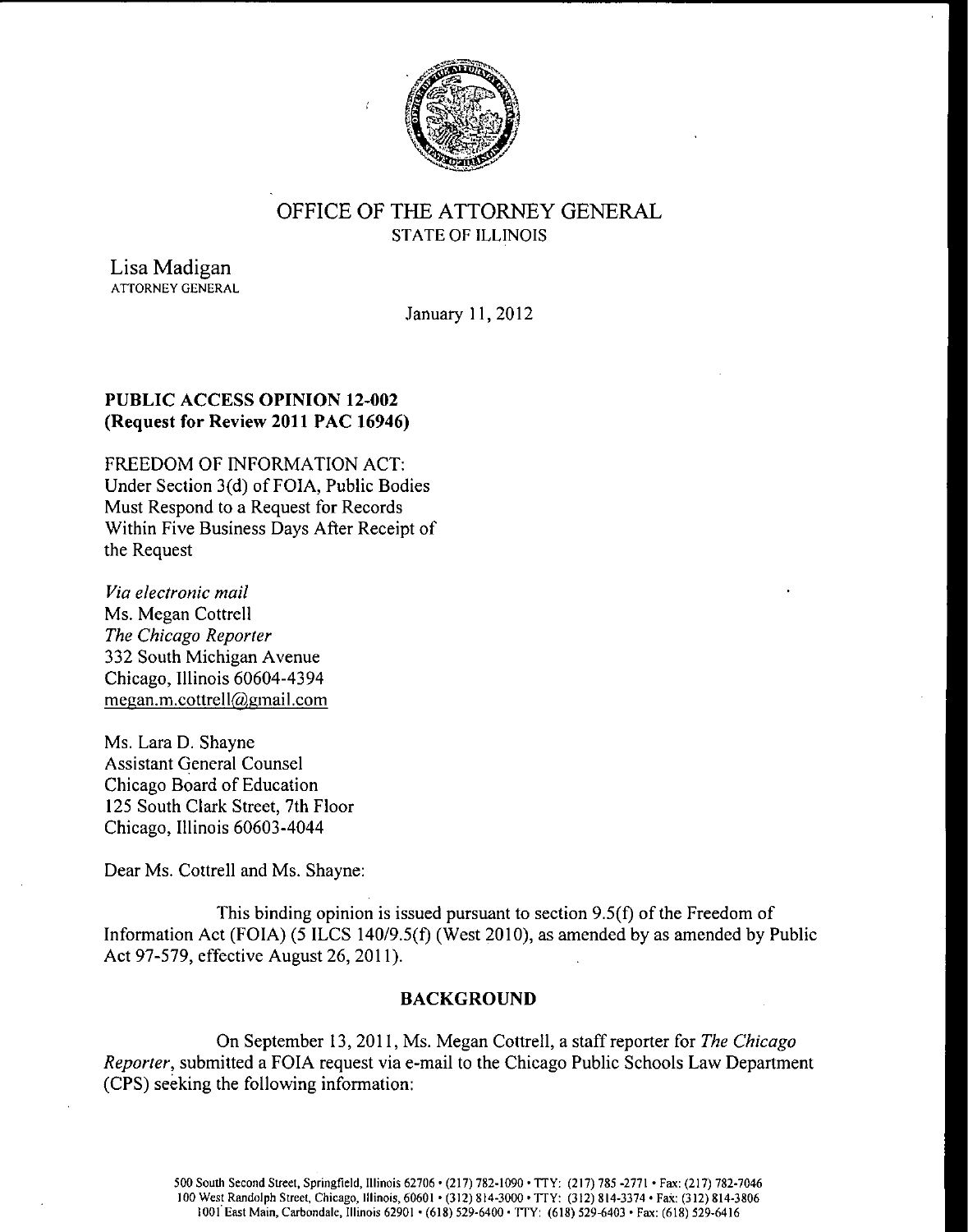> [R] ecords for several different indicators for each and every Chicago public elementary school by name each year for the years 2003, 2004, 2005 and 2006: number of suspensions for each school, total student population, total student population enrolled in special education, number of behavioral incidents as indicated on incident report, number of violent incidents indicated on incident report, number of times the Chicago Police Department was called in [to] investigate or intervene in a school-related incident. To be clear, I request each statistic for each school for each year indicated.'

On September 15, 2011, CPS notified Ms. Cottrell by e- mail of its receipt of her FOIA request. In this correspondence CPS advised Ms. Cottrell that CPS would respond to requests for non-commercial purposes within five business days and to requests for commercial purposes within <sup>21</sup> days. The notification also advised that if an extension of time were required the requester would receive written notice within five business days providing the reason for the extension and the date by which the records would be available, and noted the policy of CPS for copying charges. A response from CPS was due on or before September 22, 2011.<sup>2</sup> However, Ms. Cottrell did not receive further communication from CPS. On September 29, 2011, Ms. Cottrell submitted a Request for Review to the Public Access Counselor alleging that CPS failed to provide a proper response to her FOIA request.<sup>3</sup> This office initiated further review of this matter on October 4, 2011.<sup>4</sup>

CPS did not respond to the Public Access Bureau's October 4, 2011, letter requesting an explanation of its receipt and handling of Ms. Cottrell's FOIA request within the seven business days required by FOIA. See 5 ILCS  $140/9.5(c)$  (West 2010), as amended by Public Act 97-579, effective August 26, 2011. A representative of this office telephoned Ms.

<sup>2</sup>E-mail from Cassandra Daniels, FOIA Officer, CPS, to Megan Cottrell, *The Chicago Reporter* September 15, 2011).

<sup>3</sup>E-mail from Megan Cottrell, The Chicago Reporter, to the Public Access Counselor, Office of the Attorney General (September 29, 2011).

<sup>4</sup> Letter from Tola Sobitan, Assistant Attorney General, Public Access Bureau, to Cassandra Daniels, FOIA Officer, CPS (October 4, 2011).

<sup>&</sup>lt;sup>1</sup>Ms. Cottrell has indicted that this was her second attempt at submitting her FOIA request to the Chicago Public Schools. Initially, she attempted to submit her FOIA request to CPS on August 29, 2011, via the fax number provided on its website but was later informed by Ms. Cassandra Daniels that CPS did not receive the faxed FOIA request. Email from Megan Cottrell, The Chicago Reporter, to the Public Access Counselor, Office of the Attorney General (September 29, 2011).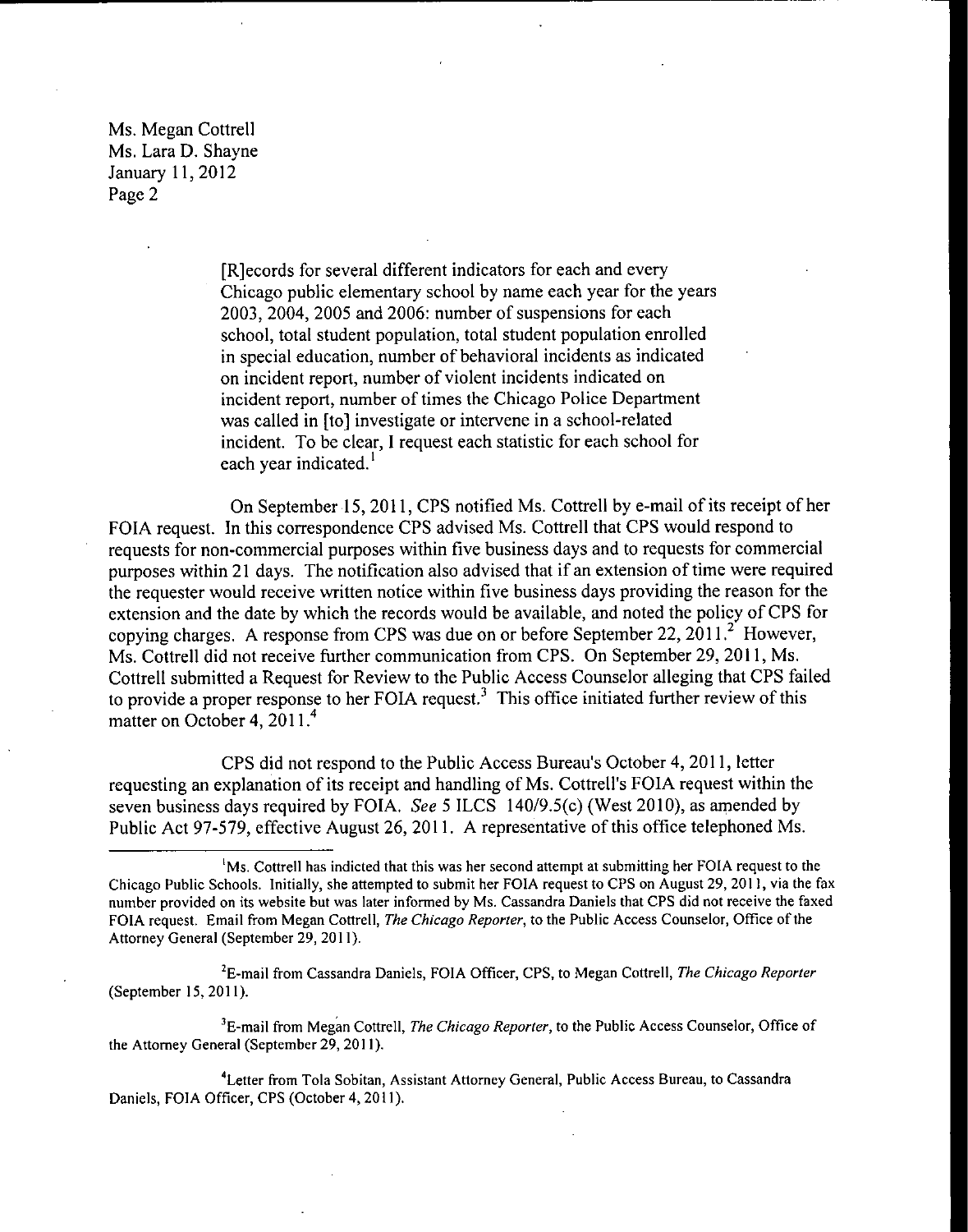Cassandra Daniels, FOIA Officer for CPS, on October 26, 2011. Ms. Daniels stated that CPS • had not responded to Ms. Cottrell's request because CPS was still in the process of retrieving and compiling the data responsive to the request. Ms. Daniels further asserted that complying with Ms. Cottrell's request was taking a longer time because the responsive records are stored in an outdated computer system and thus, a technician was called in to assist in retrieving the records.

On November 3, 2011, CPS sent an e- mail to the Public Access Bureau with a copy to the requester "in response to a request for review, which was received from Ms. Cottrell."<sup>3</sup> The email: (1) advised that CPS does not maintain information on the number of times the Chicago Police Department was called to investigate a school related incident in an accessible database, because the information is housed at all 600 CPS schools, and that CPD maintains that information; (2) forwarded an excel spreadsheet containing the total student population of CPS for the years 2001 through 2011; and (3) stated that the CPS technology Department was working to provide the remaining information responsive to the FOIA request.

To date, this office has not received any information indicating that CPS has fully complied with the September 13, 2011, FOIA request.

#### ANALYSIS

The Freedom of Information Act states that "each public body shall promptly provide, to any person who submits <sup>a</sup> request, a copy of any public record required to be disclosed" by the Act (5 ILCS 140/3(b) (West 2010)). All requests for public records received by <sup>a</sup> public body are required to " immediately be forwarded to its Freedom of Information Officer or designee."  $5$  ILCS 140/3(c) (West 2010).

Section  $3(a)$  of FOIA provides that "[e] ach public body shall make available to any person for inspection or copying all public records, except as otherwise provided in Section 7 of this Act." 5 ILCS 140/3(a) (West 2010). Under section 1.2 of FOIA, all public records in the possession of <sup>a</sup> public body are " presumed to be open to inspection or copying." 5 ILCS  $140/1.2$  (West 2010).

Section  $3(d)$  of FOIA requires that "[a] public body shall, promptly, either comply with or deny <sup>a</sup> request for public records within <sup>5</sup> business days after its receipt of the request, unless the time for response is properly extended" under the provisions of the Act. 5 ILCS 140/3(d) (West 2010). This section further states that "[f]ailure to comply with a written request, extend the time for response, or deny a request within 5 business days after its receipt shall be

<sup>&</sup>lt;sup>5</sup>E-mail from Cassandra Daniels, FOIA Officer, CPS, to Tola Sobitan, Assistant Attorney General, Public Access Bureau( November 3, 2011).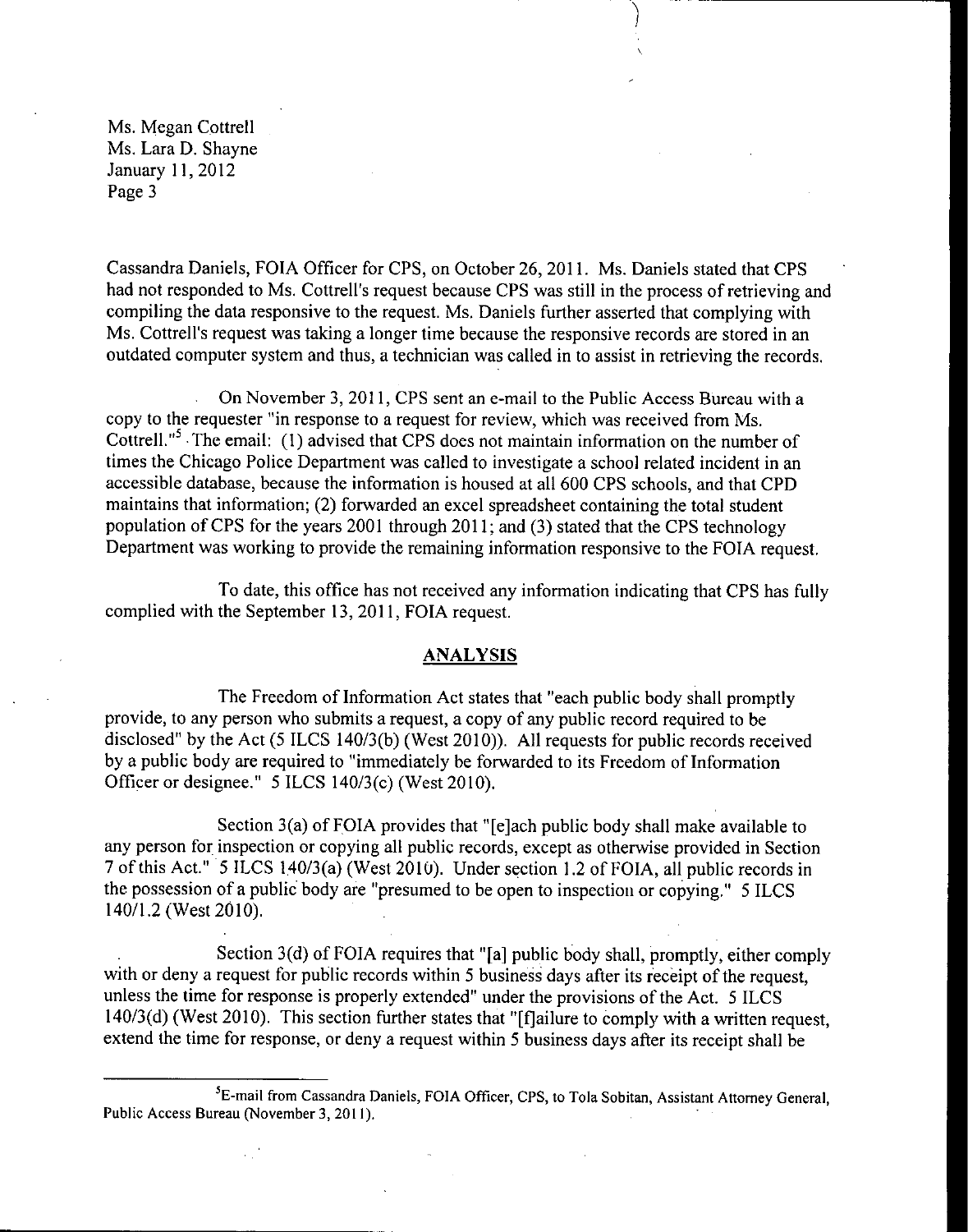considered a denial of the request."  $5$  ILCS 140/3(d) (West 2010). Although a public body may extend its time for response by up to an additional five business days in certain circumstances, including in situations where responding within five business days would unduly burden the operations of the public body, the public body must do so in writing and within the initial five business day timeline. (Emphasis added.) See 5 ILCS  $140/3$ (e) (West 2010).

Section  $3(d)$  of FOIA also provides that:

A public body that fails to respond to a request within the requisite periods in this Section but thereafter provides the requester with copies of the requested public records may not impose <sup>a</sup> fee for such copies. A public body that fails to respond to <sup>a</sup> request received may not treat the request as unduly burdensome under subsection  $(g)$ .

Here, the evidence shows that CPS failed to properly respond to Ms. Cottrell's FOIA request within five business days after September 15, 2011, the date of its receipt of the request. CPS acknowledged receipt of the FOIA request on September 15, 2011, and indicated that it would respond appropriately within five business days, or by September 22, 2011. CPS could have either provided the requested information, or indicated that it required an extension of time and provided the reason for the extension and the date the records would be available. CPS could also have asserted that responding to the request would constitute an undue burden<sup>6</sup> and asked Ms. Cottrell to narrow the scope of that request, especially given its assertion that an outside computer consultant had to be called in to retrieve the records from an outdated computer system. Additionally, CPS could have contacted the requester, explained the difficulty and special circumstances involved, and sought to reach an agreement for additional time to retrieve the requested records.

However, CPS did not pursue any of these options. Other than its initial acknowledgment of receipt of the FOIA request, CPS did not provide any response until after the requester filed a Request for Review. CPS did partially respond to Ms. Cottrell's FOIA request when it responded to the Public Access Counselor on November 4, 2011. Although CPS has provided some of the requested information and has indicated that it is still searching for additional responsive records, CPS has nonetheless violated FOIA by failing to provide a proper written response to the requester within the statutory time frame. Further, CPS has violated FOIA by failing to respond to the Public Access Counselor's inquiry within seven business days. We

 $<sup>6</sup>$ In order to deny a request as unduly burdensome, a public body is required to specify "the</sup> reasons why it would be unduly burdensome and the extent to which compliance will so burden the operations of the public body"  $(5$  ILCS  $140/3(g)$  (West 2010)).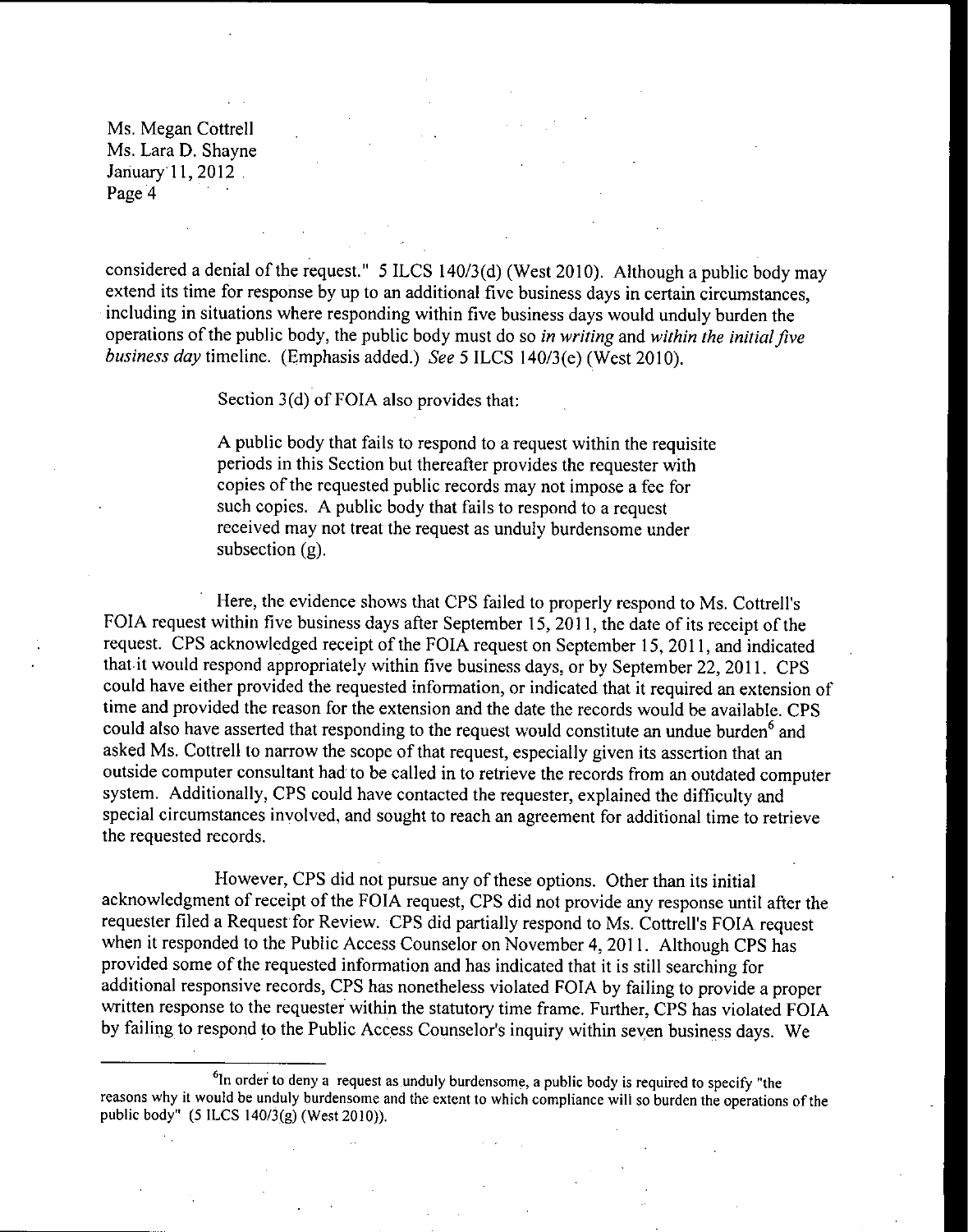Ms. Megan Cottrell Ms. Lara D. Shayne January 11, 2012 Page 5 and the state of the state of the

note that because CPS did not follow the statutory requirements for responding to Ms. Cottrell's request, CPS is now precluded from treating Ms. Cottrell's request as unduly burdensome or imposing any fee for copies of any additional records it may furnish to her.

#### FINDINGS AND CONCLUSIONS

After full review and giving due consideration to the arguments of the parties, the Public Access Counselor's findings, and the applicable law, the Attorney General finds that:

1) On September 13, 2011, Ms. Megan Cottrell submitted <sup>a</sup> Freedom of Information Act request to CPS.

2) On September 15, 2011, CPS acknowledged receipt of Ms. Cottrell's FOIA request.

3) Ms. Cottrell's Request for Review was timely filed and otherwise complies with the requirements of section 9.5(a) of FOIA (5 ILCS 140/9.5(a) (West 2010), as amended by Public Act 97-579, effective August 26, 2011). Therefore, the Attorney General may properly issue <sup>a</sup> binding opinion with respect to the disclosure of the requested records.

4) On October 4, 2011, the Public Access Bureau determined that further action was warranted and issued <sup>a</sup> letter to CPS requesting an explanation of its receipt and handling of Ms. Cottrell's September 13, 2011, FOIA request.

5) CPS failed to furnish a response to the Public Access Bureau's October 4, 2011, letter within the seven business days response period set forth in section 9.5(c) of FOIA (5 ILCS  $140/9.5(c)$  (West 2010)).

6) CPS, as <sup>a</sup> matter of law, denied Ms. Cottrell' <sup>s</sup> FOIA request by failing to furnish <sup>a</sup> copy of the requested records within five business days as required by section  $3(d)$  of FOIA, or to properly extend the time for response as specified in section 3(e) of FOIA (5 ILCS 140/3(e). West 2010)).

7) The records sought by Ms. Cottrell are public records that CPS is required to produce to Ms. Cottrell for inspection and copying under section 3 of FOIA (5 ILCS 140/3 (West 2010)).

8) In accordance with section  $3(d)$  of FOIA, CPS is precluded from imposing a fee for production of any additional documents responsive to Ms. Cottrell's FOIA request.